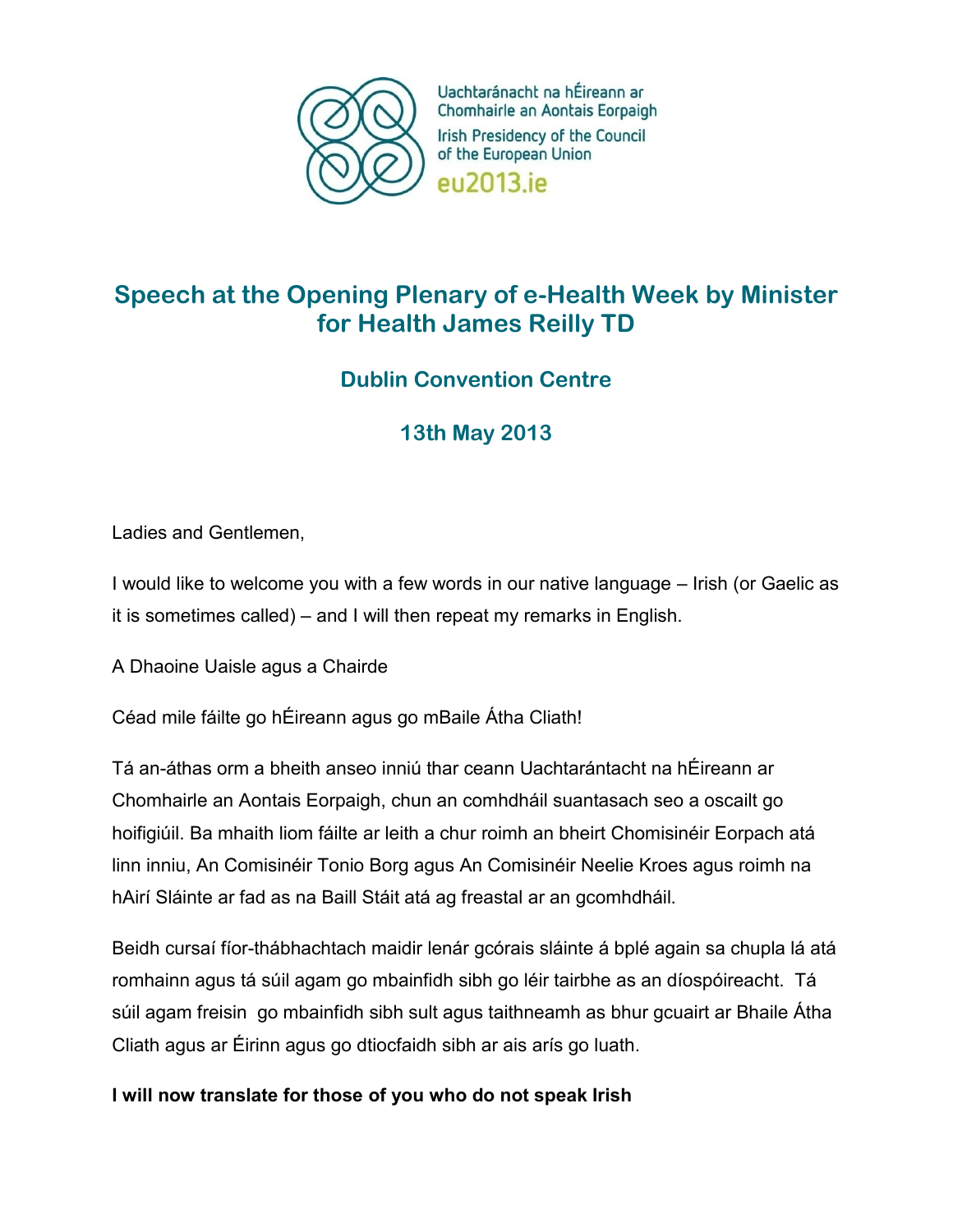#### Ladies and Gentlemen

I wish you a hundred thousand welcomes to Ireland and to the Convention Centre in Dublin!

I am very pleased to be here today on behalf the Irish Presidency of the Council of the European Union to officially open this important conference. I would like to especially welcome the two European Commissioners who are here with us today, Commissioner Tonio Borg and Commissioner Neelie Kroes and also all the Ministers of Health from the Member States who are attending the conference.

Over the next few days, we will be discussing very important issues relating to our health systems and I hope you will all benefit from the discussions. I hope also that you will enjoy your visit to Dublin and to Ireland and that you will return again soon.

I am also very pleased to welcome Edwin Poots. I'm delighted that so many of you have come to Dublin from our fellow Member States of the European Union, from EFTA countries, from the United States and Canada and indeed from all over the world. When I examine the overall conference programme, I marvel at the range of topics and sessions that are organised and I don't envy you your task of deciding which of the many hugely interesting and highly relevant sessions you will attend.

The number of sessions and streams are too numerous to mention individually, but I am particularly heartened to see that there will be a high level meeting of the EU-US MoU Assembly on Wednesday. It is opportune that this should follow the recent meeting of EU Trade Ministers led by Ireland and my colleague in Government Minister Richard Bruton, which brought Europe one step closer to a Trans Atlantic Trade Partnership.

The subject of our discussions during this e-Health Week is of vital importance. Healthcare systems across Europe – and indeed all over the developed world – face the challenge of providing safe, high-quality services for their populations at a time of very constrained resources and increasing demand.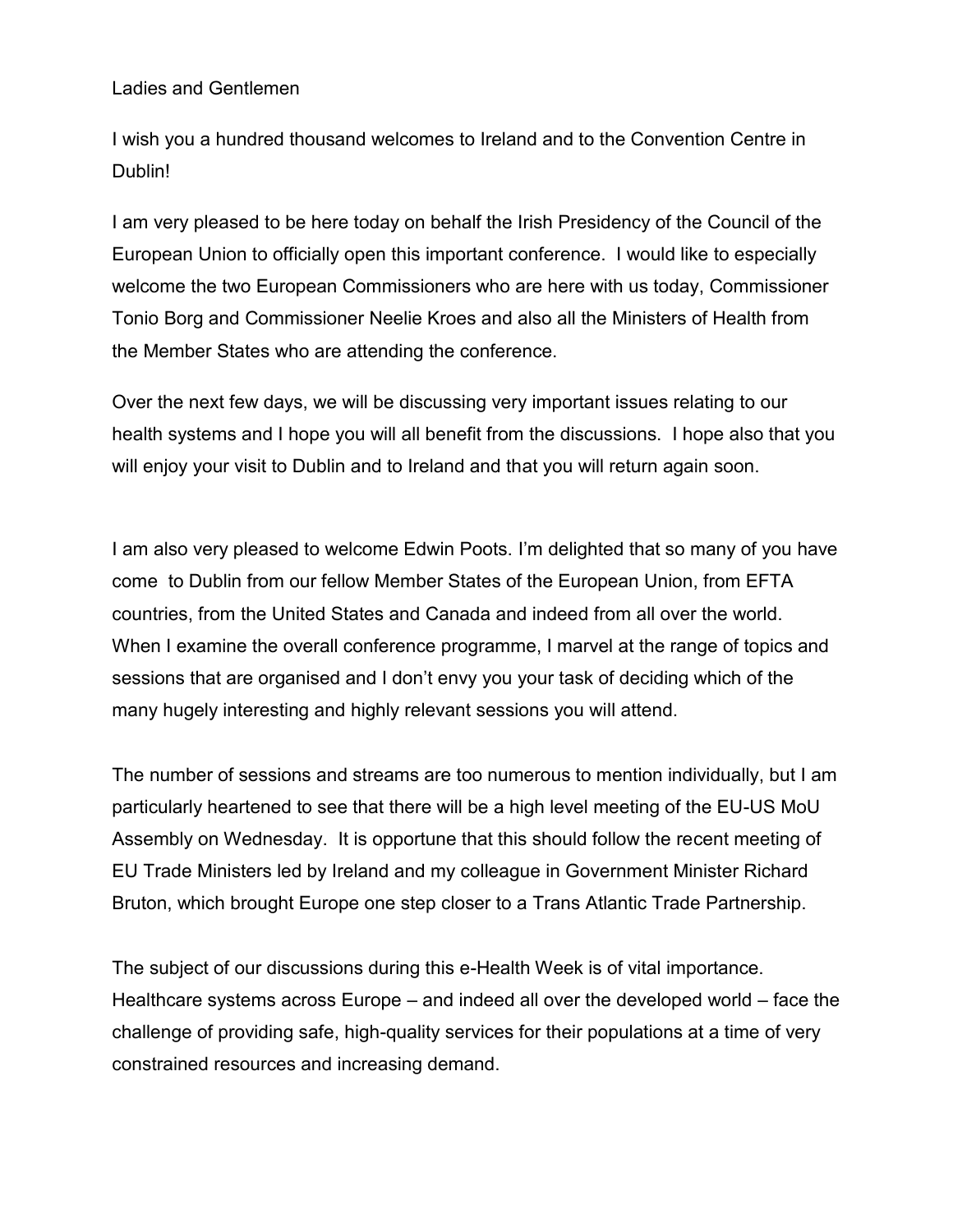We all know that we cannot sustain rising healthcare costs indefinitely, so we need to consider how we can provide services more efficiently. But we also know that we need to ensure our health services are of high quality, with patient safety at their core. And we need to consider new and innovative ways to deliver services to citizens in their homes and communities, where they want to be treated, rather than in hospital. Ehealth provides us with a mechanism to achieve all of these goals.

To me, eHealth is a potential new dawn on the horizon for our health systems but my concern is that it has now remained on the horizon for some time, perhaps too long. I think it is important for us to try and understand why such an information-intensive industry falls far behind other sectors in deploying information technology in direct service provision. By way of contrast, it is interesting to note that the first ATMs (automatic cash machines) were installed in Ireland in 1980 – almost 35 years ago. I'm sure many of you here today may have never known a world where the only way to get cash was to go into a bank! So, in many ways, e-technology is no longer a leading edge technology, it is a part and parcel of our lives in the  $21<sup>st</sup>$  century.

Healthcare, as everyone in this room well knows, is a very complex area of human interaction and the nature of the interactions with patients and clinicians are far more complex than withdrawing cash, buying a book on Amazon or planning a holiday. The issues of privacy and confidentiality, complex care pathways, data ownership and a mixed delivery system of both public and private providers all add to the complexity. But that is the challenge before us.

So what are the barriers to eHealth deployment?

Clearly, there are technical issues, but while it may have been the case in the past, I am not convinced that technical difficulties remain the nub of the problem. Many eHealth applications are well tried and tested and, indeed, there will be opportunities to see good examples discussed and demonstrated here over the next few days.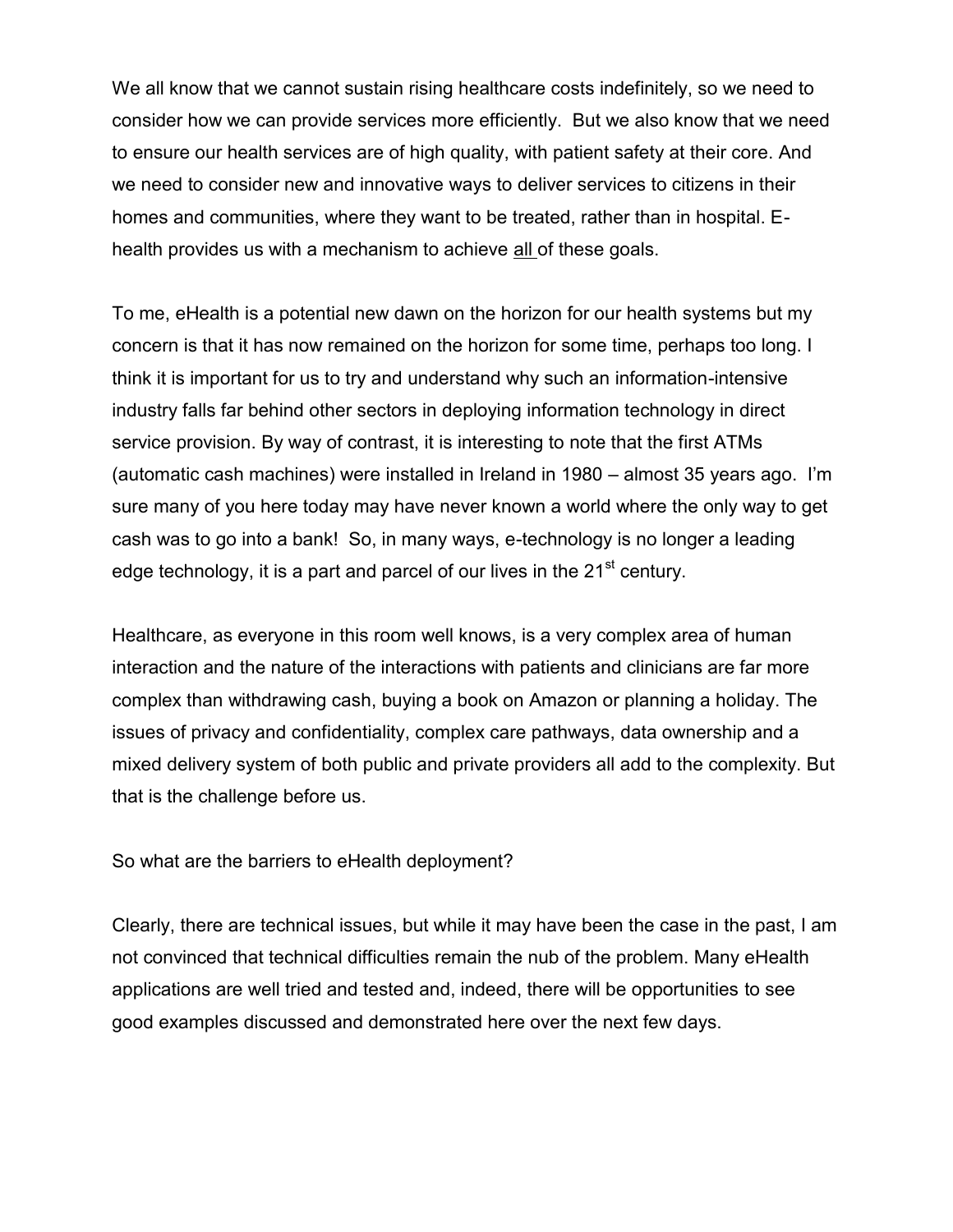I believe that our inability to fully exploit eHealth may be more appropriately attributed to human and organisational issues and challenges than to issues with the technology itself. And these softer problems will always be more difficult to resolve than the purely technical ones.

It seems to me that a number of issues are slowing the deployment of eHealth systems including

- Lack of awareness of the benefits by the Clinical community
- Lack of awareness of the benefits by patients
- Perhaps some elements of fear of change
- Lack of legal clarity about who carries responsibility for patient care, and
- Lack of reimbursement schemes for healthcare delivered through eHealth

I am particularly pleased to see that considerable time will be devoted to many of these issues over the next few days and I note that there will be an important session on legal and regulatory barriers on Wednesday.

Another of the barriers to eHealth is that insufficient systematic evaluation of eHealth has been conducted to date. However, I understand that this type of hard evidence is now beginning to emerge. But was there a comprehensive evidence base for deployment of the telephone, for the motor car, for the internet? In the case of the mobile phone, it was clear that the environment came first, followed by a swift and astonishing uptake in usage. I believe that the challenge to those of us who are Ministers, policy-makers, legislators or regulators is to create the right environment to enable this transformation to happen in the healthcare environment.

The EU eHealth Action Plan speaks of unlocking innovation to deliver a wide range of eHealth benefits. Perhaps we also need to look at innovative ways of making eHealth itself work.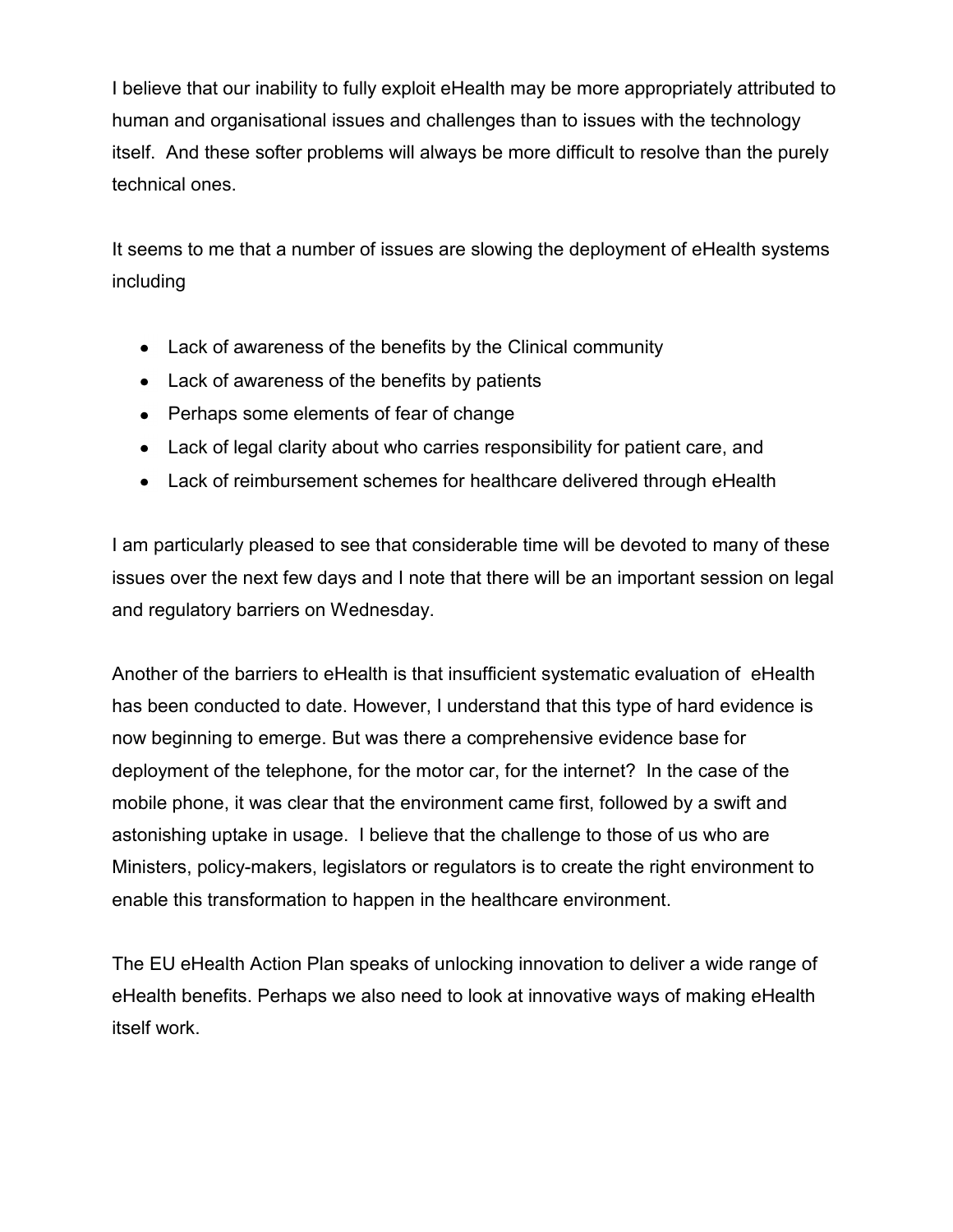The principal theme of Ireland's EU Presidency is *Stability, Jobs and Growth* and the supporting Health themes are *Health and Wellbeing* and *Innovation and Research*. All of these themes are relevant to the important work of this conference. eHealth can be harnessed to deliver superior health service and in more efficient ways, contributing to the quality of care, and indeed the quality of life, experienced by the patient. What may not be so widely recognised is the potential contribution of eHealth to economic activity and to job creation.

I am proud to say that the Irish Presidency through this conference is placing a particular emphasis on the job creation potential of investment in e-health. That is a theme which is relevant not just for Ireland, but for all of Europe.

Most of the great proliferations in technology of the past 100 years were essentially unplanned – the motor car, the internet – and I am inclined to believe that we are now on the cusp of a similar breakthrough in eHealth. However, I still believe that leaders have a responsibility to ensure that at least some foundations are put in place in an orderly fashion and that this approach will both expedite the process and reduce the overall costs.

Over lunch today, my EU Ministerial colleagues and Heads of Delegations and other distinguished guests discussed this issue and in particular, the potential for eHealth ecosystems as a way forward. We have agreed a Presidency declaration which endorses the EU Action Plan on eHealth *Innovative Healthcare for the 21st Century* and recommends that all Member States encourage the use of 'disruptive innovation' and eHealth ecosystems, to operate collaboratively by involving all stakeholders – government, academia, industry and provider as well as patients.

#### eHealth Strategy for Ireland

In this context, I plan to publish an eHealth strategy for Ireland in the coming months which will be closely aligned to the EU eHealth Action Plan. The eHealth strategy will incorporate the concept of the eHealth ecosystems espoused in the Irish Presidency Declaration and will provide for significant collaboration with industry and academia to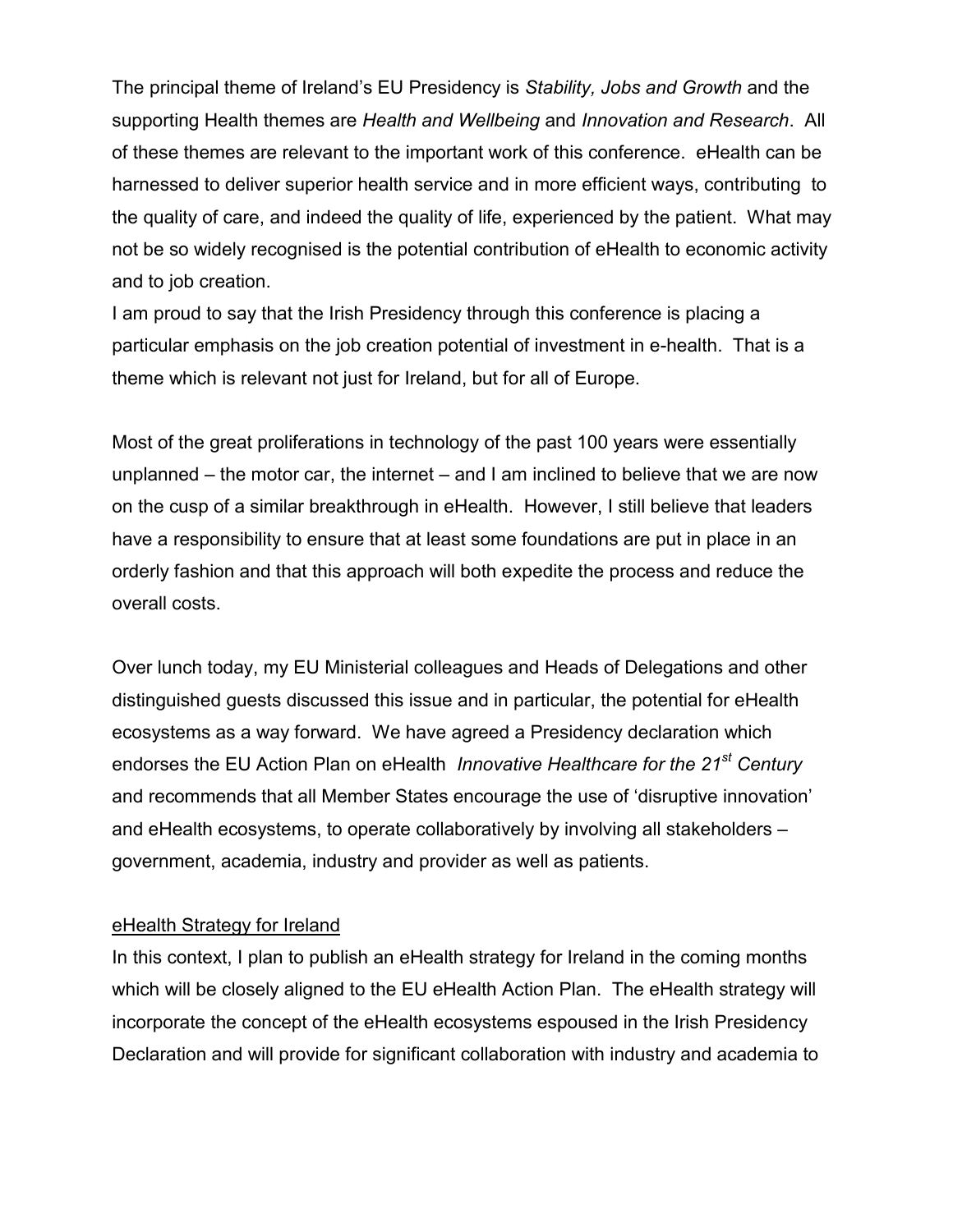the mutual benefit of all these stakeholders. A Chief Information Officer post for the Irish health service will also be put in place to drive the implementation process.

#### Individual Health Identifier

In order to underpin the overall governance structure for health information and e-health in Ireland, my Department is currently drafting a Health Information Bill. A key part of the Bill will provide the statutory basis for the introduction of a national system of unique patient identification, something that has been lacking in Ireland up to now. We will call it the Individual Health Identifier. It will be for use within our public and private healthcare systems but will be linked closely to the Public Service Card infrastructure currently under development. This will ensure that the health identifier will provide optimum protection for the confidentiality of sensitive health information but, at the same time, it will be implemented and maintained at minimal cost.

#### North South Cooperation

International and cross border cooperation is a core element of the EU eHealth Action Plan. A particularly important element of this for Ireland will be cooperation with our colleagues in Northern Ireland and I am delighted to see so many of them have been able to join use here today. Cross border cooperation, will form a key part of our own eHealth strategy when it is published. This will also reflect the principles of the promoting cooperation on healthcare between member states espoused in the EU directive on cross border Healthcare.

Before I finish, I would like to set down a small challenge for this conference. As you listen to the various speakers and contribute to the discussions, I would like you to give some consideration to the concept of disruptive innovation and how we might harness it to accelerate the eHealth agenda in Europe. Consider also eHealth ecosystems and their potential to deliver better, safer and more efficient healthcare for our citizens in Europe – for that, after all, is the objective at the heart of all our discussions during these three days here in Dublin.